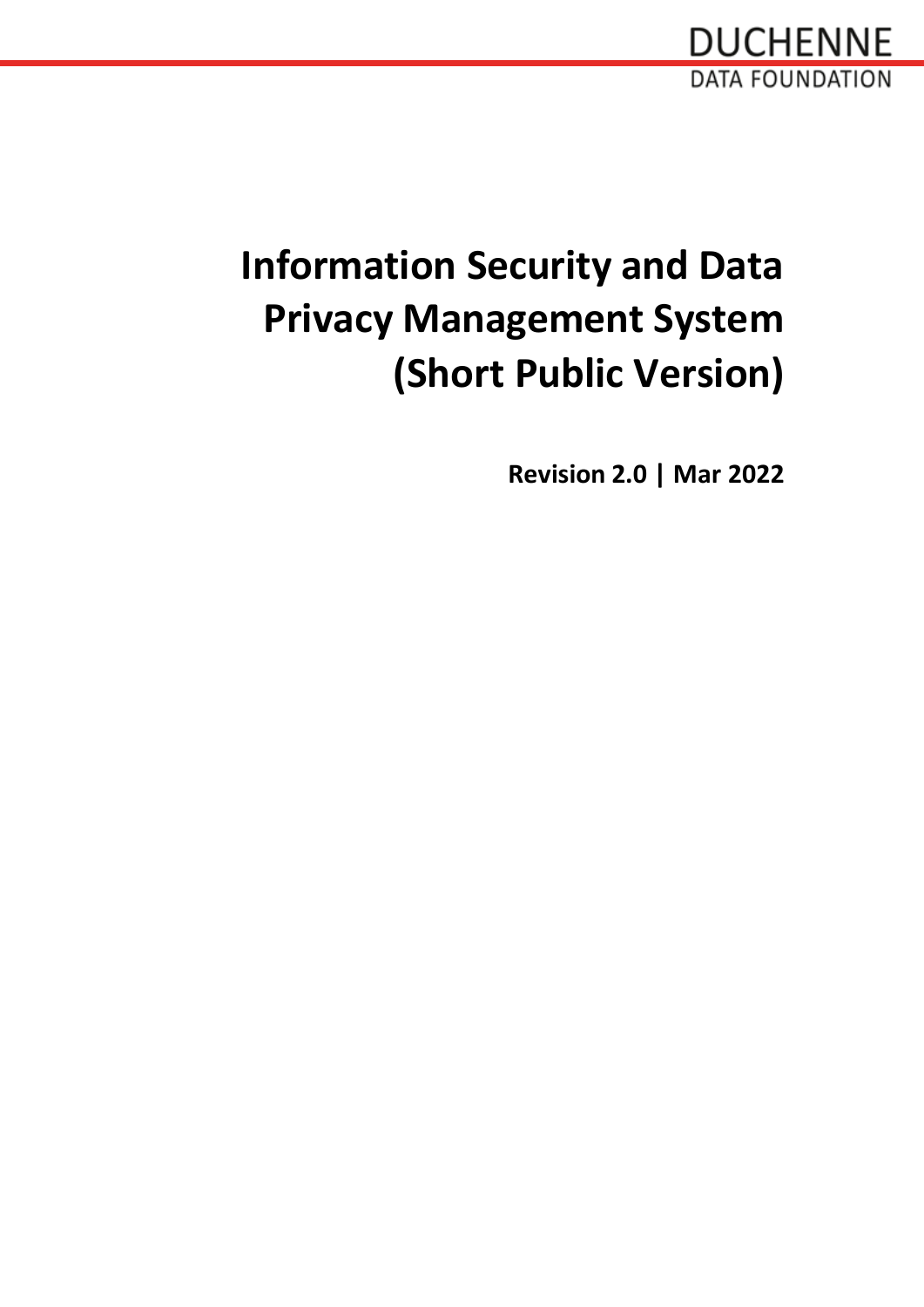# **DUCHENNE**<br>DATA FOUNDATION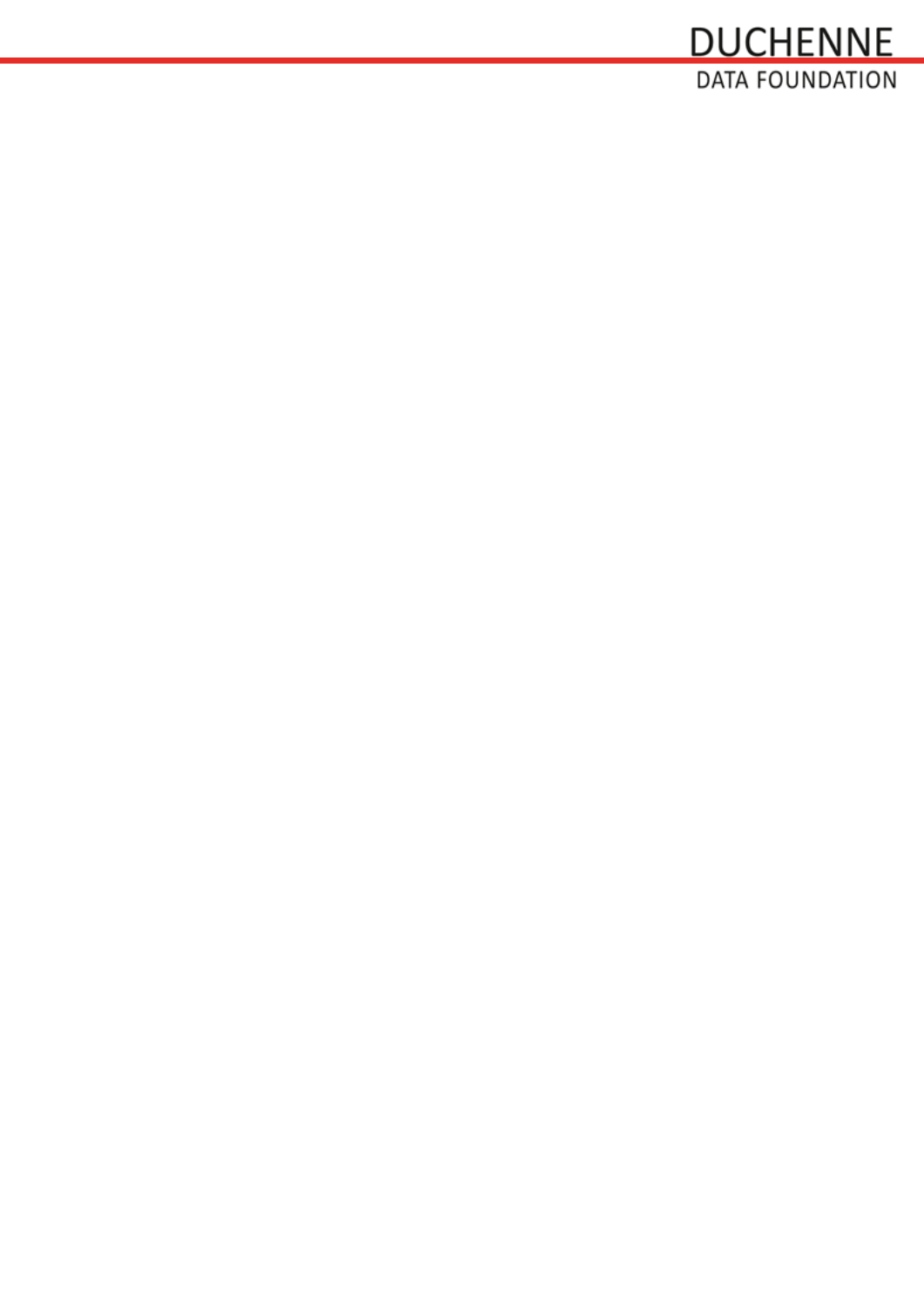# **DUCHENNE** DATA FOUNDATION

## <span id="page-2-0"></span>**Table of Contents**

| 1 |       |                                                                   |  |  |  |  |
|---|-------|-------------------------------------------------------------------|--|--|--|--|
| 2 |       |                                                                   |  |  |  |  |
| 3 |       |                                                                   |  |  |  |  |
| 4 |       |                                                                   |  |  |  |  |
| 5 |       |                                                                   |  |  |  |  |
| 6 |       |                                                                   |  |  |  |  |
| 7 |       |                                                                   |  |  |  |  |
|   | 7.1.  |                                                                   |  |  |  |  |
|   | 7.2.  |                                                                   |  |  |  |  |
|   | 7.3.  |                                                                   |  |  |  |  |
|   | 7.4.  |                                                                   |  |  |  |  |
|   | 7.5.  |                                                                   |  |  |  |  |
|   | 7.6.  |                                                                   |  |  |  |  |
|   | 7.7.  |                                                                   |  |  |  |  |
|   | 7.8.  |                                                                   |  |  |  |  |
|   | 7.9.  |                                                                   |  |  |  |  |
|   | 7.10. |                                                                   |  |  |  |  |
|   | 7.11. |                                                                   |  |  |  |  |
|   | 7.12. |                                                                   |  |  |  |  |
|   | 7.13. |                                                                   |  |  |  |  |
|   | 7.14. | Information security aspects of business continuity management 14 |  |  |  |  |
|   | 7.15. |                                                                   |  |  |  |  |
|   | 7.16. |                                                                   |  |  |  |  |
|   | 7.17. |                                                                   |  |  |  |  |
|   | 7.18. |                                                                   |  |  |  |  |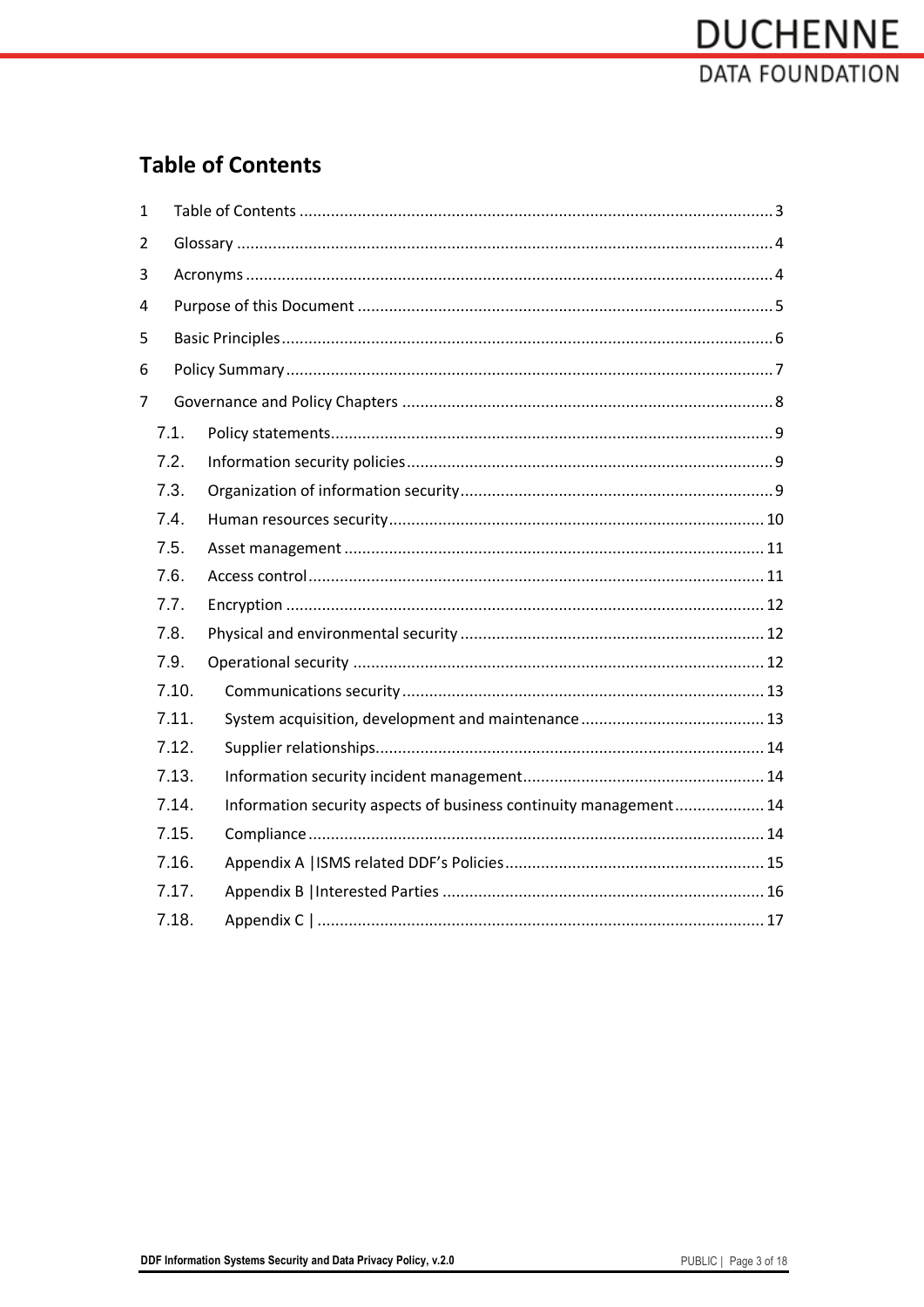

# <span id="page-3-0"></span>**1 Glossary**

| <b>Term</b>               | <b>Definition</b>                                                                                                                                                                                                                                                                                                                                                                                                                  |
|---------------------------|------------------------------------------------------------------------------------------------------------------------------------------------------------------------------------------------------------------------------------------------------------------------------------------------------------------------------------------------------------------------------------------------------------------------------------|
|                           |                                                                                                                                                                                                                                                                                                                                                                                                                                    |
| Data<br><b>Controller</b> | Data 'controller' means the natural or legal person, public<br>authority, agency or other body which, alone or jointly with<br>others, determines the purposes and means of the processing of<br>personal data; where the purposes and means of such processing<br>are determined by Union or Member State law, the controller or<br>the specific criteria for its nomination may be provided for by<br>Union or Member State law. |
| Data Processor            | Data 'processor' means a natural or legal person, public authority,<br>agency or other body which processes personal data on behalf of<br>the controller.                                                                                                                                                                                                                                                                          |

## <span id="page-3-1"></span>**2 Acronyms**

| <b>Acronym</b> | <b>Definition</b>                                       |
|----------------|---------------------------------------------------------|
|                |                                                         |
| <b>DDF</b>     | Duchenne Data Foundation                                |
| <b>DM</b>      | Duchenne Map                                            |
| <b>ISDPMS</b>  | Information Security and Data Privacy Management System |
| IT & IS        | <b>Information Technology &amp; Information Systems</b> |
| <b>ISMSC</b>   | <b>ISMS Committee</b>                                   |
| <b>ISO</b>     | <b>Information Security Officer</b>                     |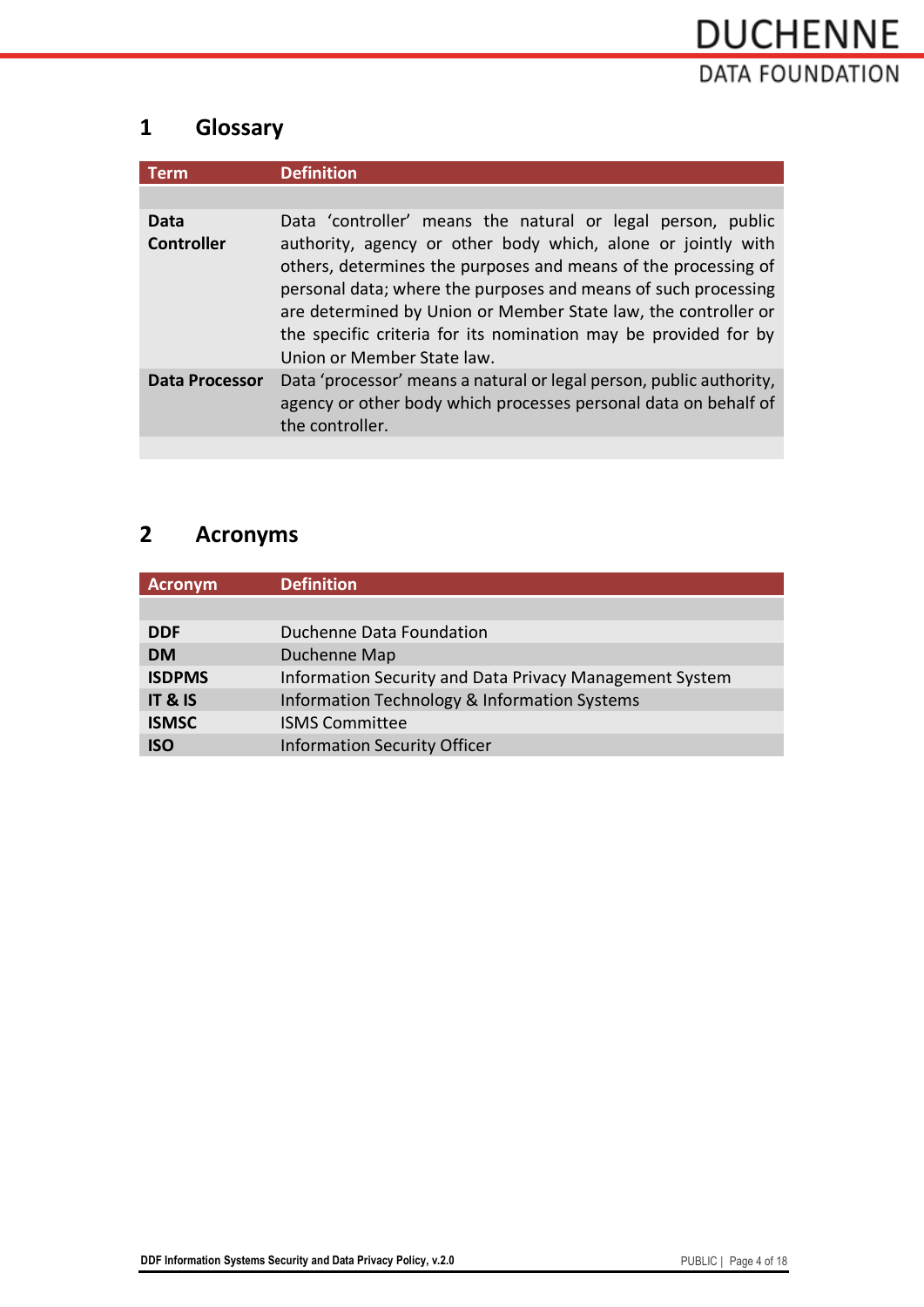## <span id="page-4-0"></span>**3 Purpose of this Document**

This document summarizes the main points of the Information Security and Data Privacy Management System (ISDPMS) for the Duchenne Data Foundation (DDF) data, information and its digital applications: Duchenne Map, BIND Duchenne Database and Duchenne Repository.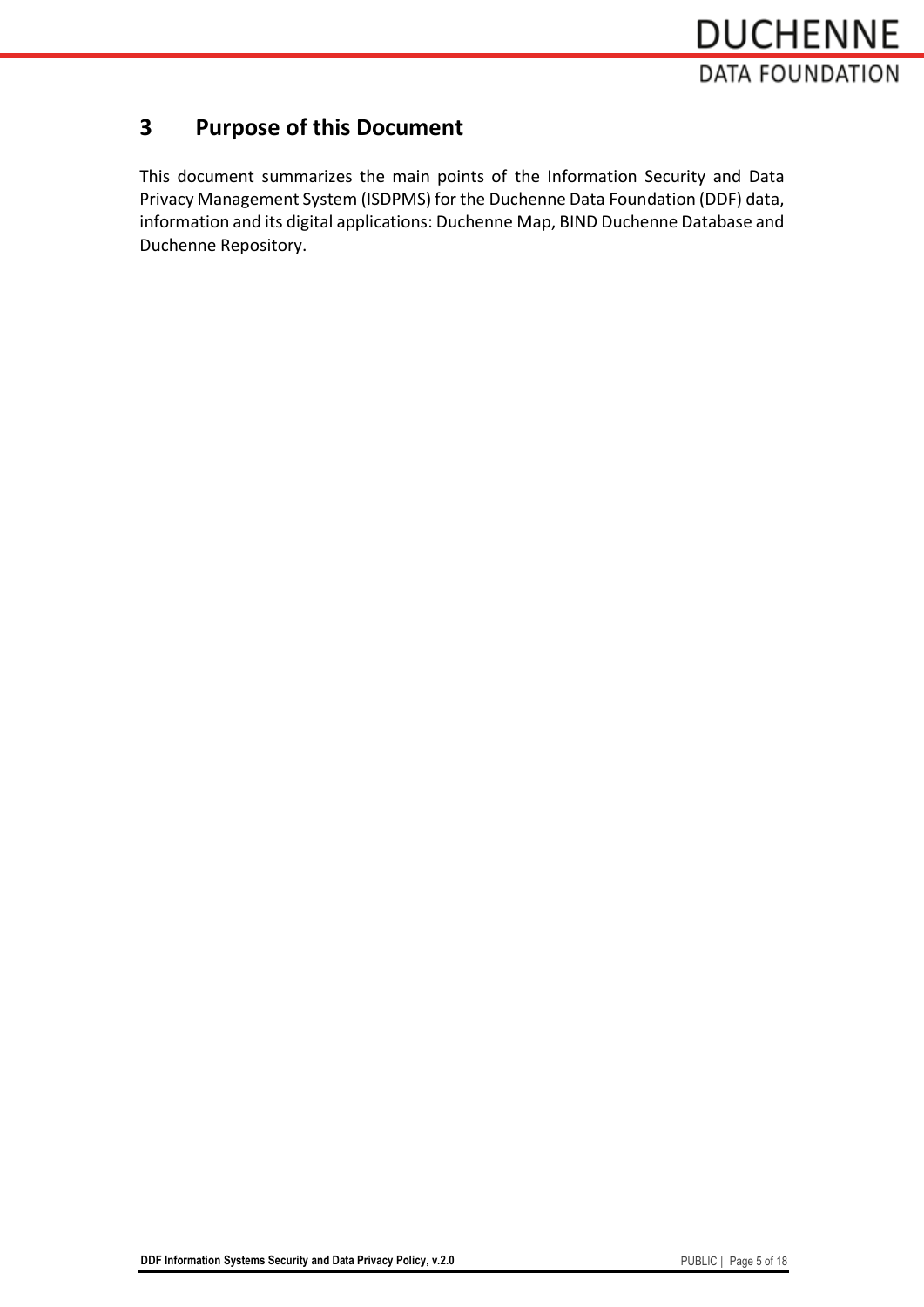#### <span id="page-5-0"></span>**4 Basic Principles**

The Information Security & Data Privacy Management System includes policies, control points, and relevant procedures and reports, which are governed by a set of key principles that should be complied by all roles involved in the use, management and development of information systems of DDF. Such control points help to ensure the operation of DDF to:

- Ensure the confidentiality, integrity and availability of information,
- Give equal treatment to all users (internal and external) of DDF and its digital applications,
- **EXTERGHTM** Implement all the necessary measures to ensure the confidentiality and privacy of sensitive information collected from patients by DDF systems and also users who process such data.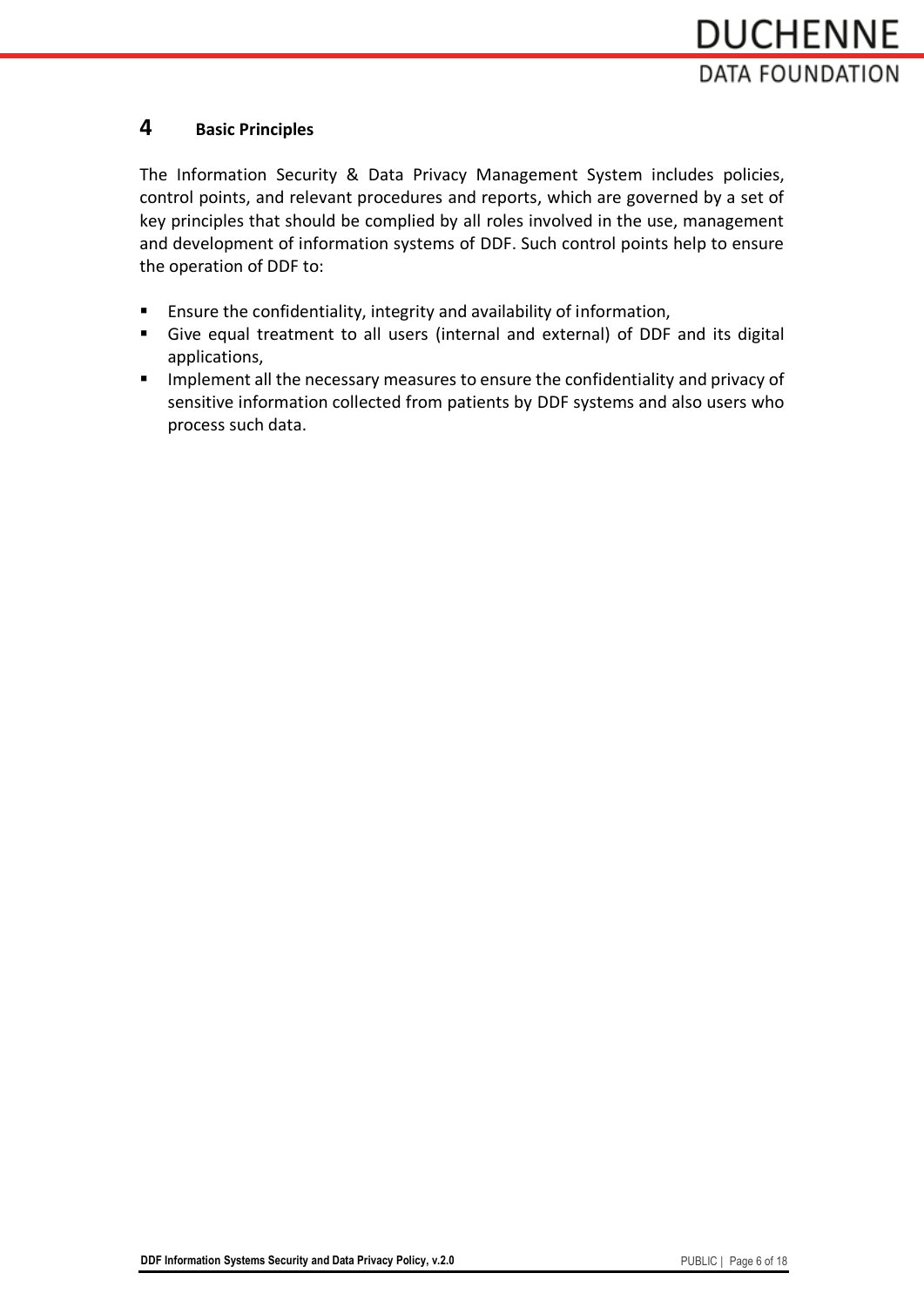## <span id="page-6-0"></span>**5 Policy Summary**

This text summarizes the official DDF Information Security and Data Privacy Management System (ISDPMS). The purpose of such a system is to -define and enforce the necessary security requirements and measures in order to ensure the confidentiality, integrity and availability of data and operational resources of DDF. Security rules and regulations described in this text are progressively applied through specific security measures.

This short public version was created for information purposes, to all DDF stakeholders (see chapter [6.17, Appendix B |Interested Parties,](#page-15-0) pag[e 16\)](#page-15-0).

The ISDPMS plays an important factor in the ability of DDF to work seamlessly and its application helps support of operational and data processing activities. In addition, the development and implementation of the system contributes to compliance with the specific requirements of DDF independence, transparency and confidentiality arising from the Regulatory and Legal framework governing DDF operation as described in the ISMS manual.

The development and maintenance of the ISDPMS aims:

- to serve as a point of reference for all matters directly or indirectly related to data security;
- to provide guidance in the selection and implementation of security measures and countermeasures;
- to strengthen the "channels of communication" between the stakeholders and the interested parties;
- to secure and manage resources;
- to consolidate the importance of security of Information Systems;
- to assist in growing a "security and privacy culture and philosophy" on the human factor;
- to ensure the confidentiality, integrity and availability of sensitive information and data in DDF systems, and potential users that manage such information.

The ISDPMS identifies the roles, responsibilities and competencies of DDF directly related to its implementation.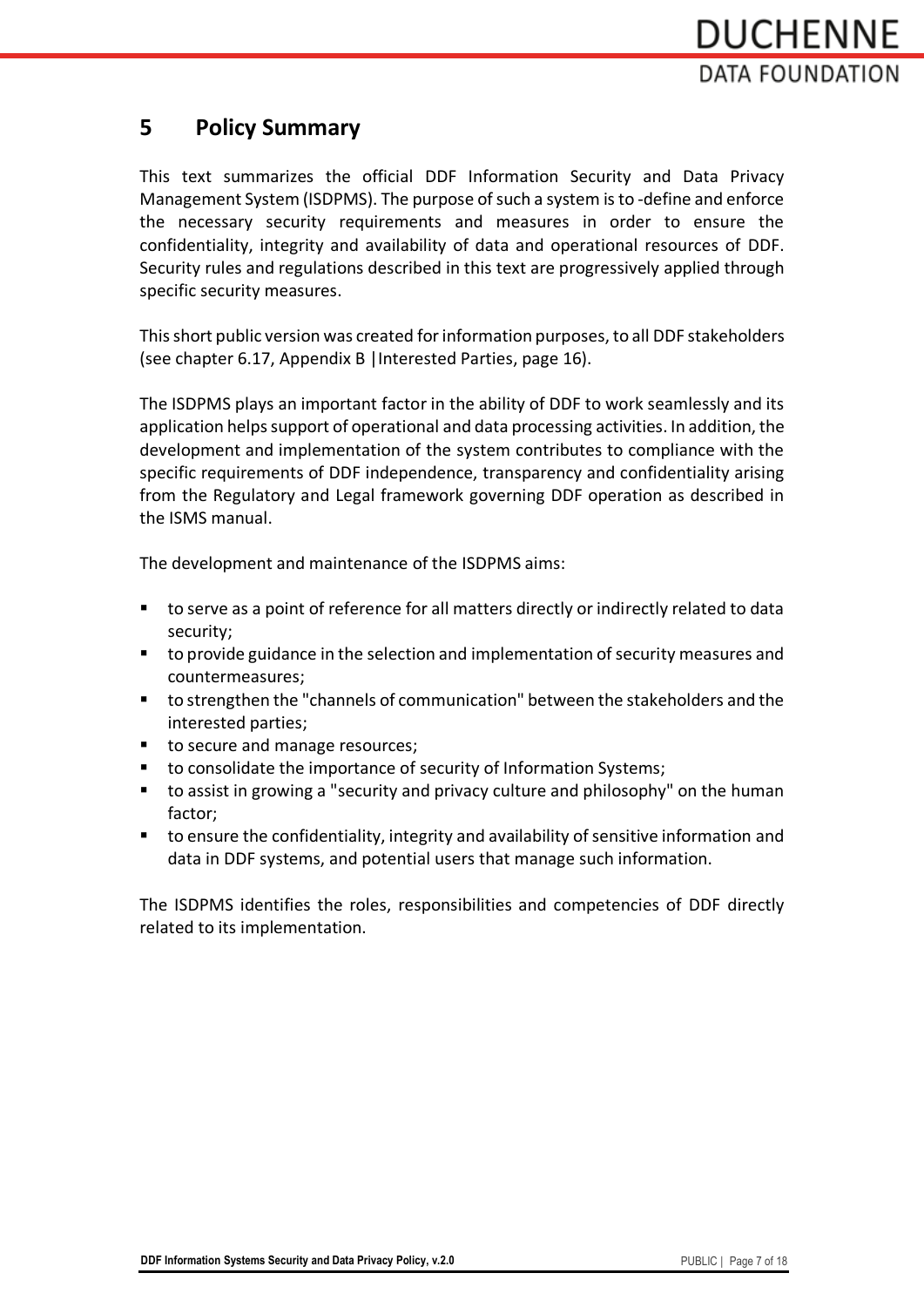### <span id="page-7-0"></span>**6 Governance and Policy Chapters**

DDF at regular intervals or in cases of significant changes reviews and revises the information security policies as described in the ISMS manual, so as to ensure the following:

- Align with the organization needs and the organization's strategy:
- Ensure the adequacy of the protective measures foreseen in relation to the risks facing information systems;
- Achieve compliance with regulatory requirements, especially as regards the protection of commercially or personal sensitive information and the equal treatment of users of DDF, and the privacy of the patient's data collected.

During the review, all elements that contribute to the formation of an integrated picture of the operational environment and information systems of DDF during the current period are taken into account. Specific elements to be taken into account are the following:

- The current situation and the level of preventive and remedial security measures;
- The results of previous information security and privacy audits made by the administration or by independent bodies;
- The recommendations regarding the proper implementation of the compliance program of DDF ISDPMS, to remain aligned with the regulatory requirements;
- Logging of changes made since the previous review of the system (changes in business processes, legislative and supervisory framework, in technical equipment and staff);
- The (revised) analysis of possible existing or new risks;
- The evaluation of modern methods of attack in information systems for the integrated approach to security threats and vulnerabilities;
- Reports about incidents of a security or privacy breach of Information Systems.

DDF maintains and develops Information Security Policies for

- The classification and management of data and information that processes;
- The acceptable use of its information systems by all stakeholders;
- The access password principles and management;
- Security Incidents management;
- Periodic inspections to validate and strengthen security;
- Information Systems Backup and Business Continuity Management;
- Cloud Services providers assessments:
- **•** Periodic review of the security management system along with updated risk assessments.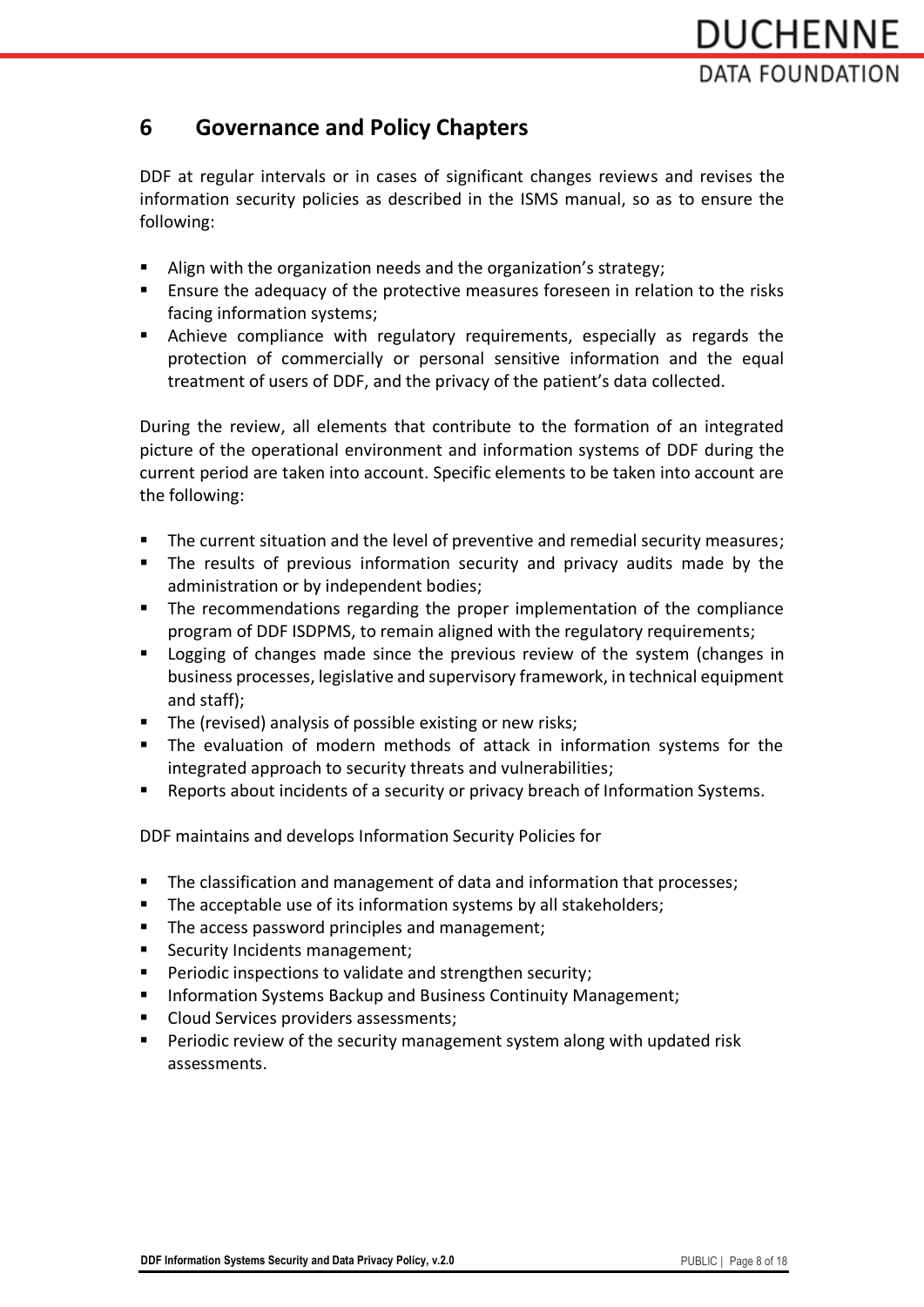#### <span id="page-8-0"></span>**6.1. Policy statements**

DDF Information Security Policy follows the principles, guidelines and responsibilities as set out in the Information Security Management System (ISMS) ISO/IEC 27001:2017. These include:

- Data is protected in line with relevant EU legislation, notably those relating to Data Protection, Human Rights and Freedom of Information as well as relevant DDF policies;
- Each information asset group has a nominated owner responsible for defining the appropriate uses of the asset and ensuring that appropriate security measures are in place to protect the asset;
- Data is made available solely to those who have a legitimate need for access;
- All data is classified according to an appropriate level of security;
- The integrity of data is maintained;
- It is the responsibility of all individuals who have been granted access to data to handle it appropriately in accordance with its classification,
- Data is protected against unauthorized access;
- Compliance with the Information Security Policies is enforced;
- DDF follows a risk-based approach to Information Systems Security. To determine the appropriate level of security control applied to IT systems, a risk assessment identifies the likelihood and impact of a security incident and define security requirements. The Information Security Officer (ISO) and the Data Protection Officer (DPO) can provide advice for an Information Security Risk Assessment;
- **EXT** This policy follows ISO 27001 Information Security Principles and the fourteen sections below address one of the defined control categories.

#### <span id="page-8-1"></span>**6.2. Information security policies**

- **6.2.1.** Further policies, procedures, standards and guidelines exist to support the Information Security Policy and have been referenced within the text. Further information is available for staff in the DDF.
- **6.2.2.** The current Information Technology (IT) & Information Systems (IS) security related DDF' Policies are listed in chapter [6.16](#page-14-0) of ISDPMS, [Appendix A |](#page-14-0)

#### <span id="page-8-2"></span>**6.3. Organization of information security**

- **6.3.1.** DDF has defined and implemented roles for the management of information security. This includes identification and allocation of security responsibilities to initiate and control the implementation of information security across DDF.
- **6.3.2.** The hierarchy of responsibility is:
	- ISMS Committee (ISMSC) is accountable for the DDF ISMS Risk Register;
	- The ISMSC has representatives from all relevant sections of DDF and its purpose is to influence, oversee, promote and improve information security by identifying and assessing security requirements and risks;
	- The Information Security Officer supported by the IT & IS Leadership Team,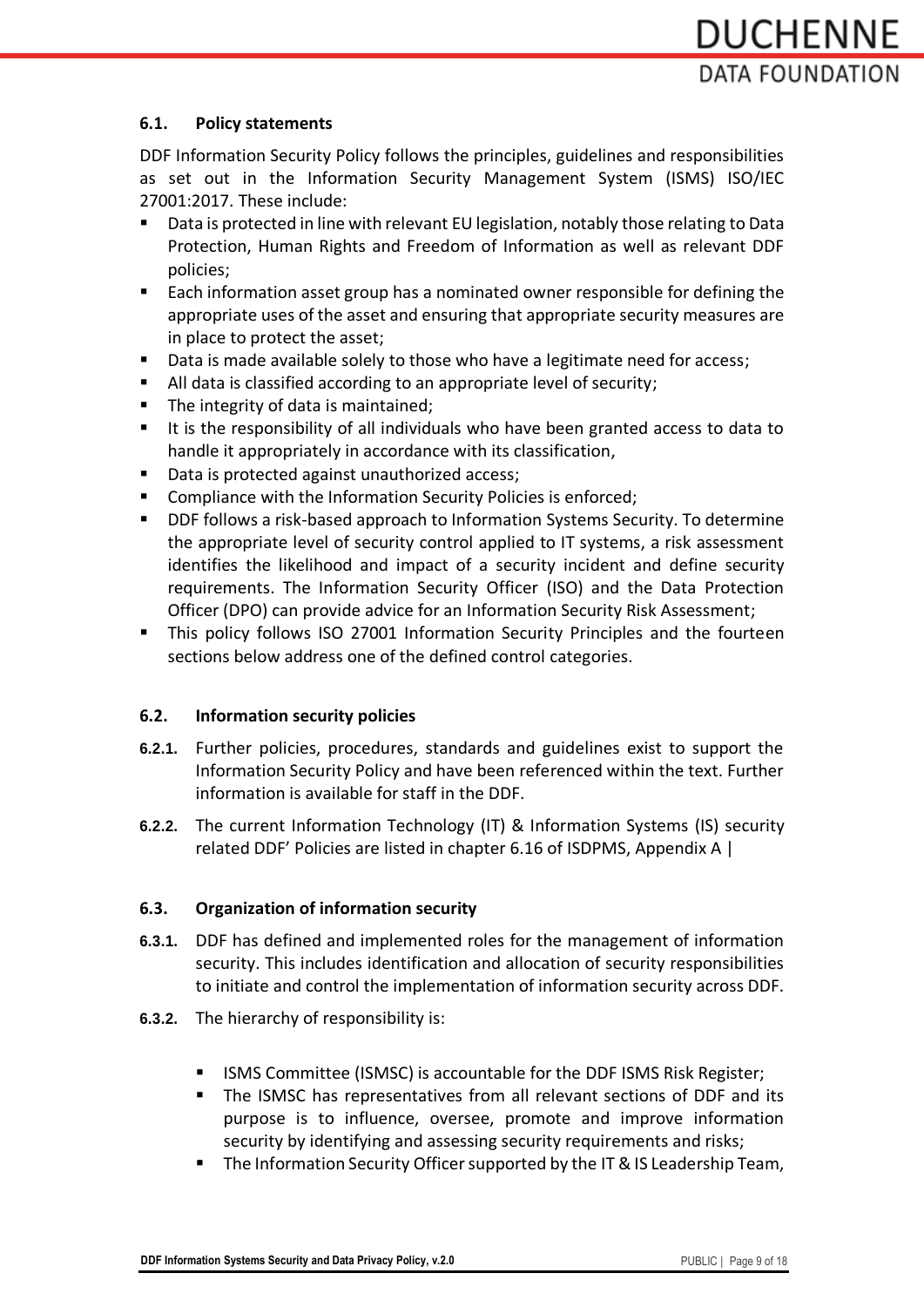Governance and Legal Services and the Data Protection Officer, manages information security, providing advice and guidance on the implementation of this policy;

- Information owners for IT systems, such as Business Service Owners are responsible for compliance with this policy;
- IT Admins/System Owners are responsible for ensuring that appropriate security arrangements are in place for IT administrative access and security controls on managed systems are compliant;
- Information users assume local accountability for data management and compliance with this policy. They are responsible for reporting any actual or suspected breach in information security or any working practice that increases the risk of a potential information security breach.

#### <span id="page-9-0"></span>**6.4. Human resources security**

- **6.4.1.** All approved users of DDF including IT services must demonstrate an understanding of the GDPR 2016/679 and the ISMS. Staff is trained and attends "Information security awareness" courses.
- **6.4.2.** The policy and expectations for acceptable use are communicated to all users of DDF. Breaches of policy are handled by staff line management with assistance from the ISO.
- **6.4.3.** Security responsibilities are included in job role descriptions, person specifications and personal development plans. Users accessing DDF data must seek advice from IT&IS and/or ISO if in any doubt of responsibilities.
- **6.4.4.** Employee signed contracts enforce compliance with DDF policies.
- **6.4.5.** Upon termination of a staff appointment, Human Resources will revise the staff record system, accordingly, triggering IT systems account termination processes. Not all system access is automatically controlled, for example local systems and records. Therefore, Line Managers must ensure that appropriate staff exit procedures are in place to remove access to all systems upon staff exit or change of role.
- **6.4.6.** Line managers must ensure that all IT assets owned by DDF must be returned upon termination of contract.
- **6.4.7.** The ISO may authorize legally compliant monitoring of IT systems to investigate security incidents and compliance with DDF policies.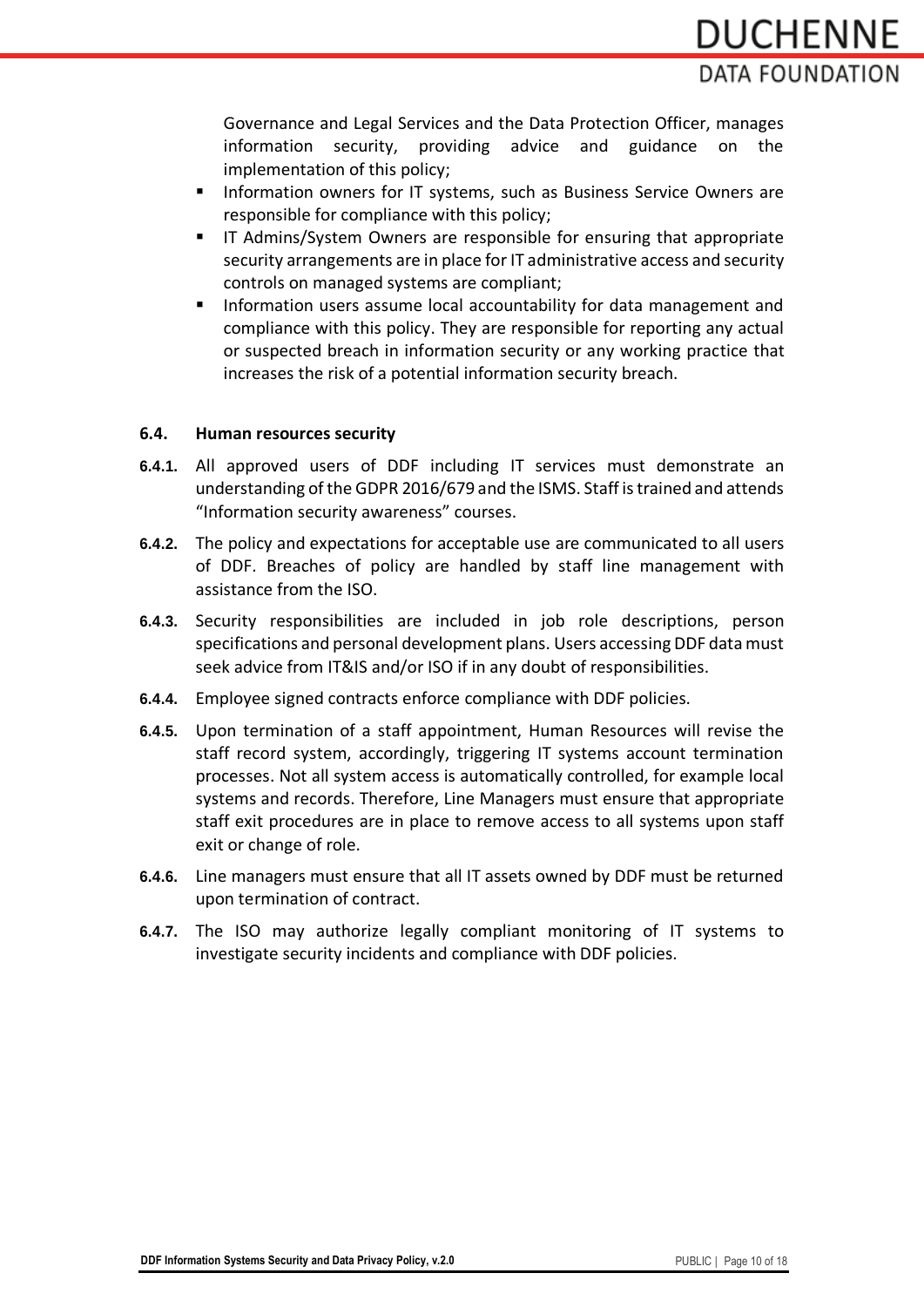# **DUCHENNE DATA FOUNDATION**

#### <span id="page-10-0"></span>**6.5. Asset management**

- **6.5.1.** All assets (information, data, software, processing equipment and IT services) will be identified and owners documented to be responsible for the maintenance and protection of those assets in accordance with DDF's policies. All data created, received or retained must be protected according to the DDF data classification as defined in the ISMS (see chapter [6.18, Appendix C |](#page-16-0) ) and the relevant Classification Information Policy - Brief details are given below, and more detailed advice is available from Governance and Legal Services. The four DDF data classifications are:
	- Confidential The information assets which have high confidentiality value belong to this category. Only a limited set of authorized users shall access these information assets. Examples include business strategy, personnel files and patients' data.
	- Project / Process / Department specific  $-$  The information assets that contain data pertaining to the needs of a specific department, project team, or business process, belong to this category. Such information assets shall be accessible to members of the concerned department, project, or business process only. Examples are financial data, project planning, contact lists, policies and procedures.
	- Internal The information assets which can be distributed within all offices of DDF belong to this category. Examples are office orders and internal circulars.
	- Public  $-$  The information assets which do not have any confidentiality requirement and / or can be disseminated to the general public belong to this category. Examples include the annual financial report of DDF, public policies and information displayed on DDF's website.
- **6.5.2.** All DDF information assets will follow the DDF Retention Schedule. Data must be stored on facilities provided by DDF as advised. Protected and Restricted data must not be stored on desktop computers or any unencrypted device. Email is a communications mechanism and must not be used as a replacement for file storage.
- **6.5.3.** Mass storage devices such as CDROM, DVD, memory cards or USB drives should be treated in the same way as Protected/Restricted data and must be locked away at the end of the working day. For further guidance for staff refer to the IT&IS DDF page on file storage.
- **6.5.4.** Dispose of physical records containing Protected/Restricted data securely by using provided confidential waste shredding services or shredders.

#### <span id="page-10-1"></span>**6.6. Access control**

**6.6.1.** A procedure for user account creation and deletion is maintained for access to all IT systems. Access is granted according to an individual's role and the data classification.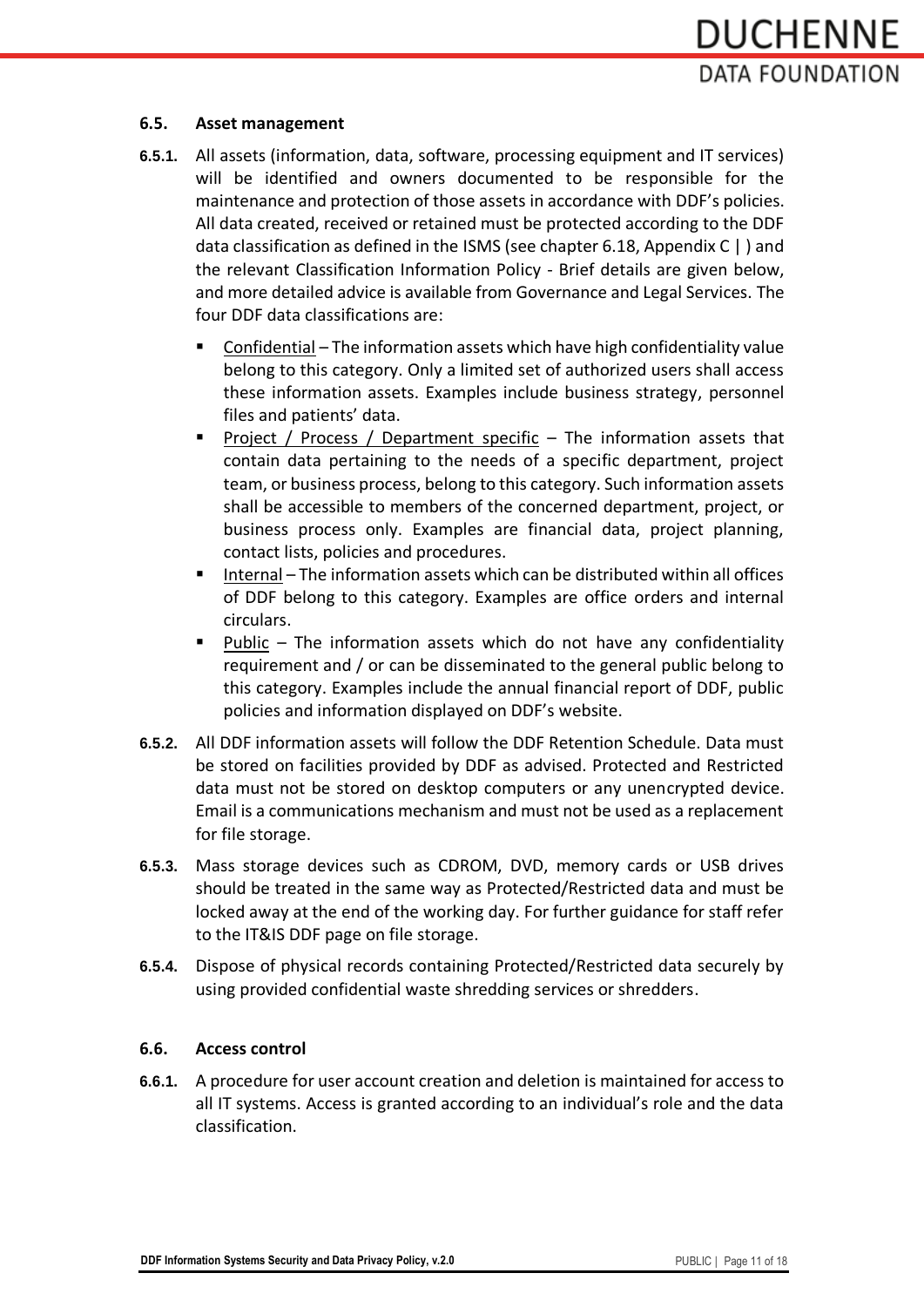- **6.6.2.** Mandatory authentication is used wherever technically possible. Multi factor authentication is also for accessing Protected/Restricted data, where this service is provided by DDF. Users with administrative rights use their normal user accounts for standard IT system access and only use elevated privileges when required. Administrative account passwords conform with the Password Policy.
- **6.6.3.** Users do not share their login details to access IT services. Passwords are in accordance with the Password Policy.
- **6.6.4.** All IT equipment and systems connected to the DDF network or connecting remotely meet the minimum specification defined in the relevant policies (see PART D | Securing the Systems in chapter [6.16, Appendix A |ISMS](#page-14-0) related DDF's [Policies,](#page-14-0) page [15\)](#page-14-0), utilizing an operating system still receiving security updates with antivirus software installed.

#### <span id="page-11-0"></span>**6.7. Encryption**

- **6.7.1.** DDF IT&IS provides guidance and tools to ensure proper and effective use of encryption to protect the confidentiality and integrity of data and IT systems. Where IT&IS manages devices, the encryption keys will be securely managed.
- **6.7.2.** Where a staff member manages their own encryption, it is critical that encryption keys are securely backed up, as forgetting an encryption key will mean the encrypted data is lost forever.
- **6.7.3.** Data encryption is required for Protected/Restricted data transmitted over data networks. Protected/Restricted data is encrypted if stored away from the DDF.

#### <span id="page-11-1"></span>**6.8. Physical and environmental security**

- **6.8.1.** Data centers, computer rooms, and communications facilities used for hosting equipment for information processing, are physically protected from unauthorized access to prevent theft or damage. Facilities are adequately protected against environmental damage such as by fire or flood.
- **6.8.2.** Computer equipment is password protected if left unattended. Screen locks are activated when there is no activity for a short period of time. Passwords must not be written down anywhere near IT equipment.

#### <span id="page-11-2"></span>**6.9. Operational security**

**6.9.1.** Operational changes to equipment, infrastructure, or software affecting DDF's Production IT services and suppliers must follow IT&IS change management procedures.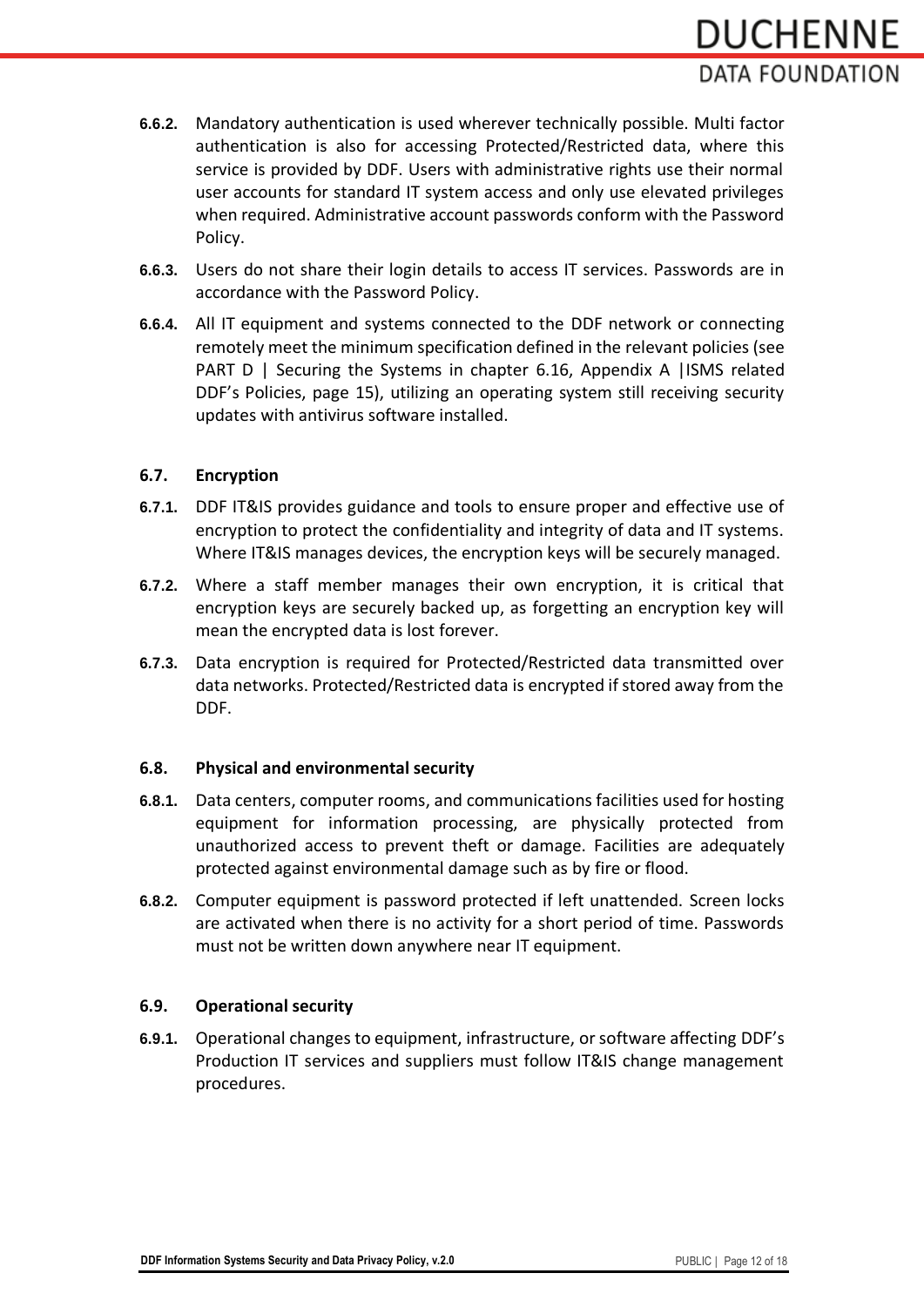- **6.9.2.** IT&IS provide backup services for managed storage. Information/System owners must ensure that appropriate backup and system recovery measures are in place for locally managed and third-party services they use. Appropriate security measures must be taken to protect against damage or loss of backup media. Backup recovery procedures must be tested on a regular basis.
- **6.9.3.** It is not permitted to connect personally owned equipment to any network socket; personally, owned devices use the wireless network.
- **6.9.4.** Any device connected to the DDF network must comply with the Patching Policy. Devices which are not compliant will be liable to physical or logical disconnection from the network without notice. All devices connected to the network, irrespective of ownership, are subject to monitoring and security testing.
- **6.9.5.** Individuals installing software themselves are responsible for that installation. Those responsible for software must monitor relevant sources of information for security update alerts.
- **6.9.6.** DDF inspects systems connected to our network for vulnerabilities. If critical and high vulnerabilities are detected that cannot be mitigated, the system will be disconnected from the network.
- **6.9.7.** DDF follows the ISMS policies for monitoring the Operating Systems Logs (see PART D | Securing the Systems and PART F | Cybersecurity and Incident Response in chapter [6.16](#page-14-0) [Appendix A |ISMS](#page-14-0) related DDF's Policies, at page [15](#page-14-0) )to monitor controls implemented within the Organization for logging and monitoring.

#### <span id="page-12-0"></span>**6.10. Communications security**

- **6.10.1.** DDF maintains network security controls to ensure the protection of data within its network and the internet.
- **6.10.2.** Segregation exists between wired and wireless traffic and Production, Development, Test and management services according to data classification. Appropriate controls are enforced between security zones to reduce the risks of compromise, denial of service attacks, malware infection and unauthorized access to data.

#### <span id="page-12-1"></span>**6.11. System acquisition, development and maintenance**

- **6.11.1.** Information security requirements must be defined during the development of business requirements for new IT systems and reviewed following significant changes to existing IT systems. IT&IS provides advice on the security requirements for new IT services and significant changes to existing IT services.
- **6.11.2.** All new projects that will implement systems that process personal data seek advice from the ISO and DPO during the development of business requirements.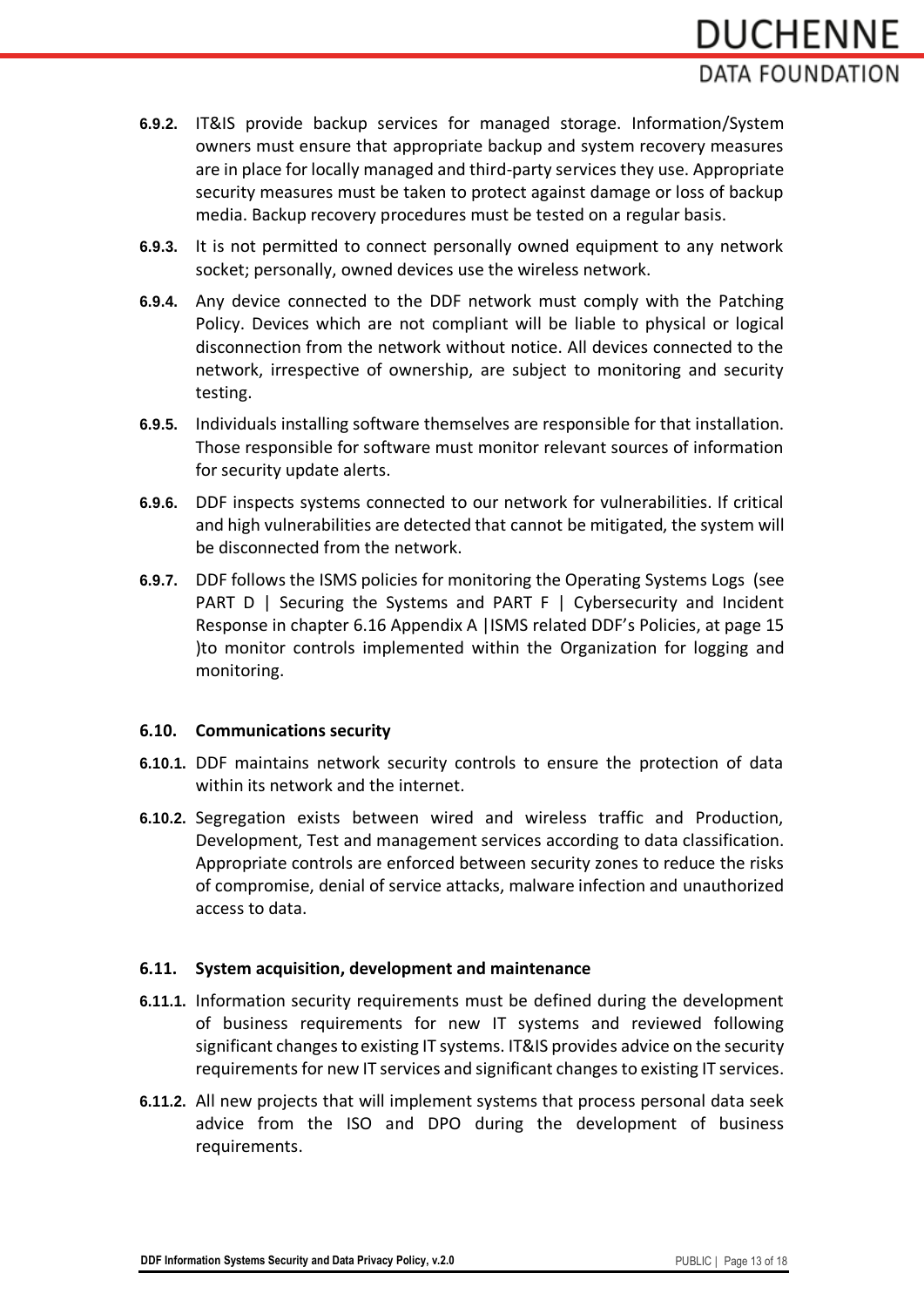#### <span id="page-13-0"></span>**6.12. Supplier relationships**

**6.12.1.** Suppliers follow DDF security policies, change control process and support arrangements. Contact IT&IS Service Desk for further guidance.

#### <span id="page-13-1"></span>**6.13. Information security incident management**

- **6.13.1.** All information security incidents or other suspected breaches of this system are reported immediately to the ISO. For the escalation and reporting of data breaches that involve personal data, follow the Data Breach and Information Security Incident Reporting Procedure as described in ISMS.
- **6.13.2.** Information security incidents will be investigated in accordance with the Security incident procedures to determine whether any underlying security concern need to be recorded, corrected and built into future controls. If appropriate, concerns will be added to the IT&IS risk register and reported to the IT&IS Leadership Team.

#### <span id="page-13-2"></span>**6.14. Information security aspects of business continuity management**

**6.14.1.** DDF will protect critical IT services from the impact of major incidents to ensure recovery in line with documented priorities. This includes appropriate backup and resilience. Business continuity plans are maintained and tested. Business impact analysis is undertaken of the consequences of major security incidents.

#### <span id="page-13-3"></span>**6.15. Compliance**

- **6.15.1.** Compliance with the controls in this policy is monitored by the ISO and reported to the ISMSC.
- **6.15.2.** The design, operation and use of IT systems must comply with all contracts and regulations, relevant to the Netherlands and EU laws. In brief this includes the General Data Protection Regulation, ISO/IEC 27001, and DDF contractual commitments.
- **6.15.3.** DDF is subject to independent audit and aims to comply with the spirit of ISO/IEC 27001 and the EU Governments Cyber Essentials scheme. Business critical systems and other systems identified as high risk will be subject to regular penetration testing.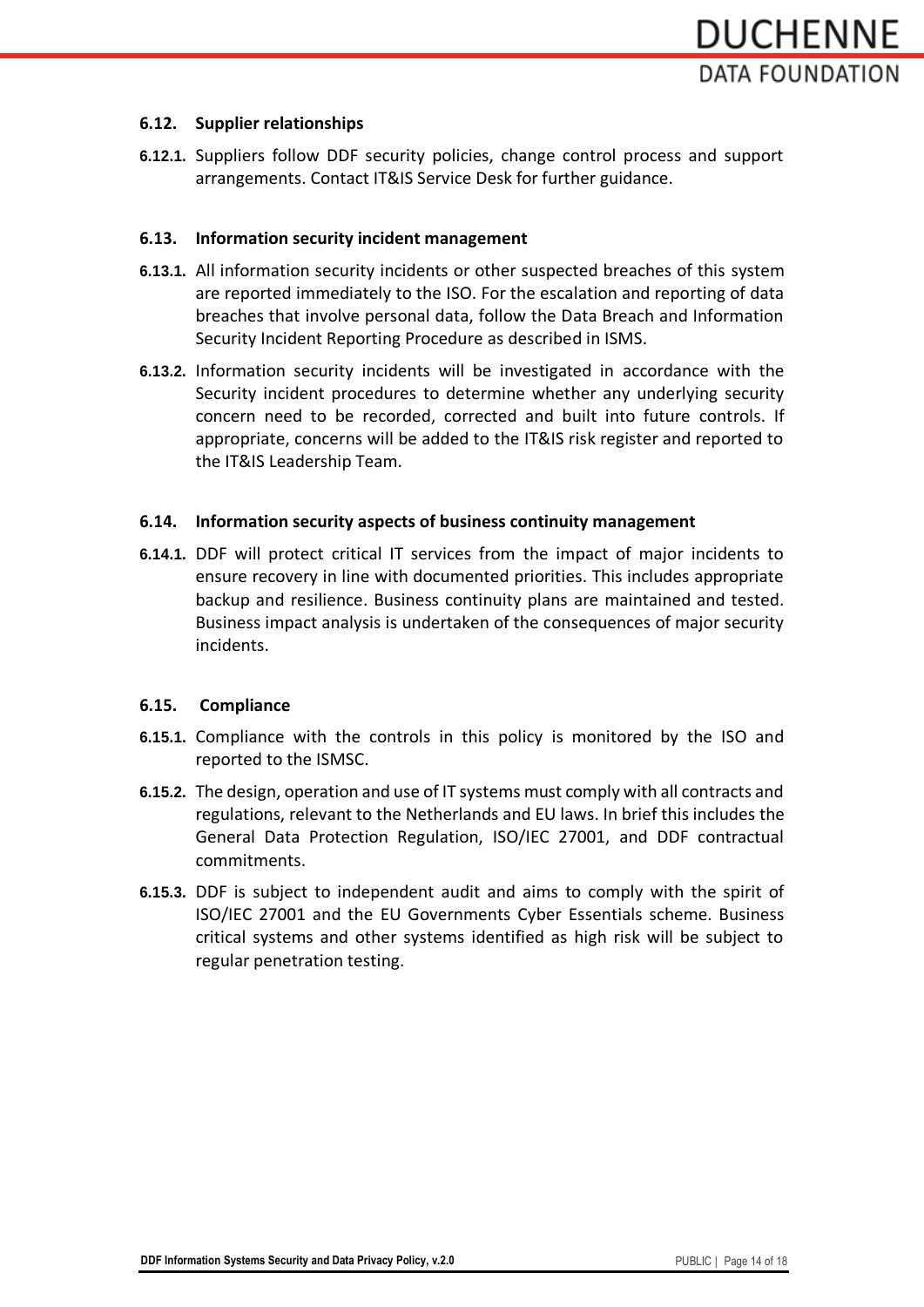#### <span id="page-14-0"></span>**6.16. Appendix A |ISMS related DDF's Policies**

#### **PART A | Governance, Legal Framework & Info Classification**

[ISM.PL.A.00] | GENERAL INFORMATION SECURITY POLICY [ISM.PL.A.01] | GOVERNANCE [ISM.PL.A.02] | REGULATORY REQUIREMENTS AND LEGAL FRAMEWORK [ISM.PL.A.03] | CLASSIFICATION OF INFORMATION

#### **PART B | Securing the End User**

[ISM.PL.B.01] | ACCEPTABLE USE OF INFORMATION SYSTEMS [ISM.PL.B.02] | BRING YOUR OWN DEVICE (BYOD) POLICY [ISM.PL.B.03] | ACCESS CONTROL

#### **Part C | Securing the Network**

[ISM.PL.C.01] | NETWORK AND COMMUNICATION SECURITY [ISM.PL.C.02] | NETWORK TRAFFIC AND ACCESS CONTROL

#### **PART D | Securing the Systems**

[ISM.PL.D.01] | SYSTEM SECURITY [ISM.PL.D.02] | PROTECTION FROM MALICIOUS SOFTWARE [ISM.PL.D.03] | SUPPLY, DEVELOPMENT AND MAINTENANCE OF INFORMATION **SYSTEMS** [ISM.PL.D.04] | THIRD PARTIES SECURITY MANAGEMENT

#### **PART E | Physical Security**

[ISM.PL.E.01] | PHYSICAL SECURITY

#### **PART F | Cybersecurity and Incident Response**

[ISM.PL.F.01] | MANAGEMENT OF SECURITY INCIDENTS [ISM.PL.F.02] | SECURITY INCIDENTS RECORDING AND LOGS [ISM.PL.F.03] | REPORTING INFORMATION SECURITY INCIDENTS [ISM.PL.F.04] | REPORTING INFORMATION SECURITY INCIDENTS TO OUTSIDE **AUTHORITIES** 

#### **Part G | Business Continuity and Risk Management**

[ISM.PL.G.01] | BUSINESS CONTINUITY MANAGEMENT [ISM.PL.G.02] | PERIODIC INSPECTION [ISM.PL.G.03] | SECURITY BACKUP COPIES [ISM.PL.G.04] | RISK ASSESSMENT AND RISK MANAGEMENT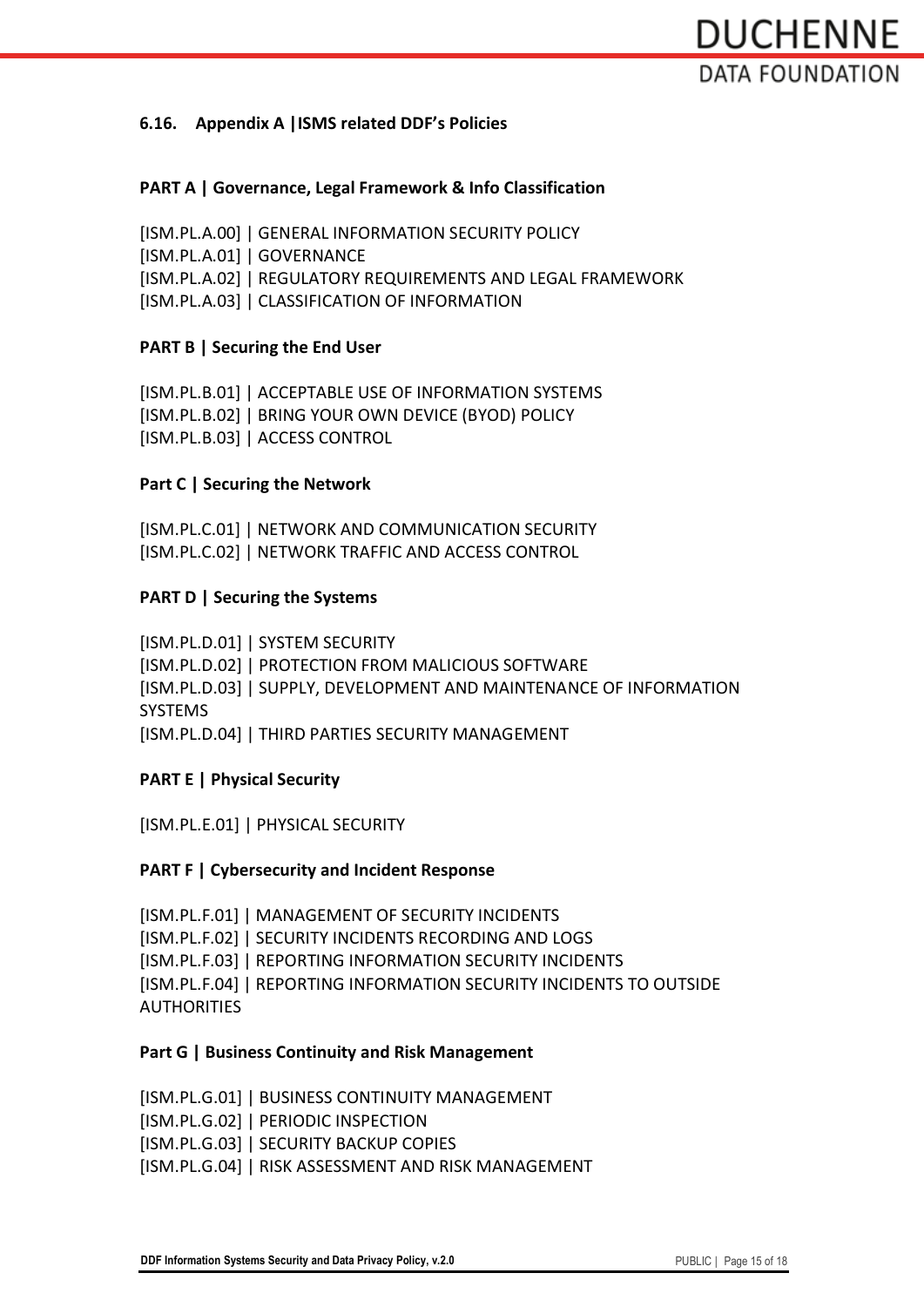#### <span id="page-15-0"></span>**6.17. Appendix B |Interested Parties**

The organization recognizes the following stakeholders as interested parties, as well as their relevant needs and expectations regarding the Information Security Management System

| <b>Interested Parties</b>                                       | <b>Needs &amp; Expectations</b>                                                                                                                                                                                       |  |
|-----------------------------------------------------------------|-----------------------------------------------------------------------------------------------------------------------------------------------------------------------------------------------------------------------|--|
| <b>Board of Directors</b>                                       | Good external image of the organization<br>Fame<br>п                                                                                                                                                                  |  |
|                                                                 | Advantages over competition<br>п                                                                                                                                                                                      |  |
| <b>Employees and External</b><br><b>Partners</b>                | Trust in the safe handling of their personal<br>٠<br>information in their relationships with the<br>organization<br>Feeling like they're working with an<br>٠<br>organization that stands out from the<br>competition |  |
| <b>Operators-(Customers)and</b><br><b>Users (Third Parties)</b> | Trust in the safe handling of their information<br>п<br>in their relations with the organisation<br>Feeling that they ensure cooperation with an<br>п<br>organization that stands out from the<br>competition         |  |
| <b>Suppliers of goods - Service</b><br>providers                | Achieving mutual benefit<br>٠<br>Feeling that they ensure cooperation with an<br>п<br>organization that stands out from the<br>competition                                                                            |  |
| <b>State</b>                                                    | Compliance with legal framework (personal<br>п<br>data, communications privacy, intellectual<br>property, etc.)                                                                                                       |  |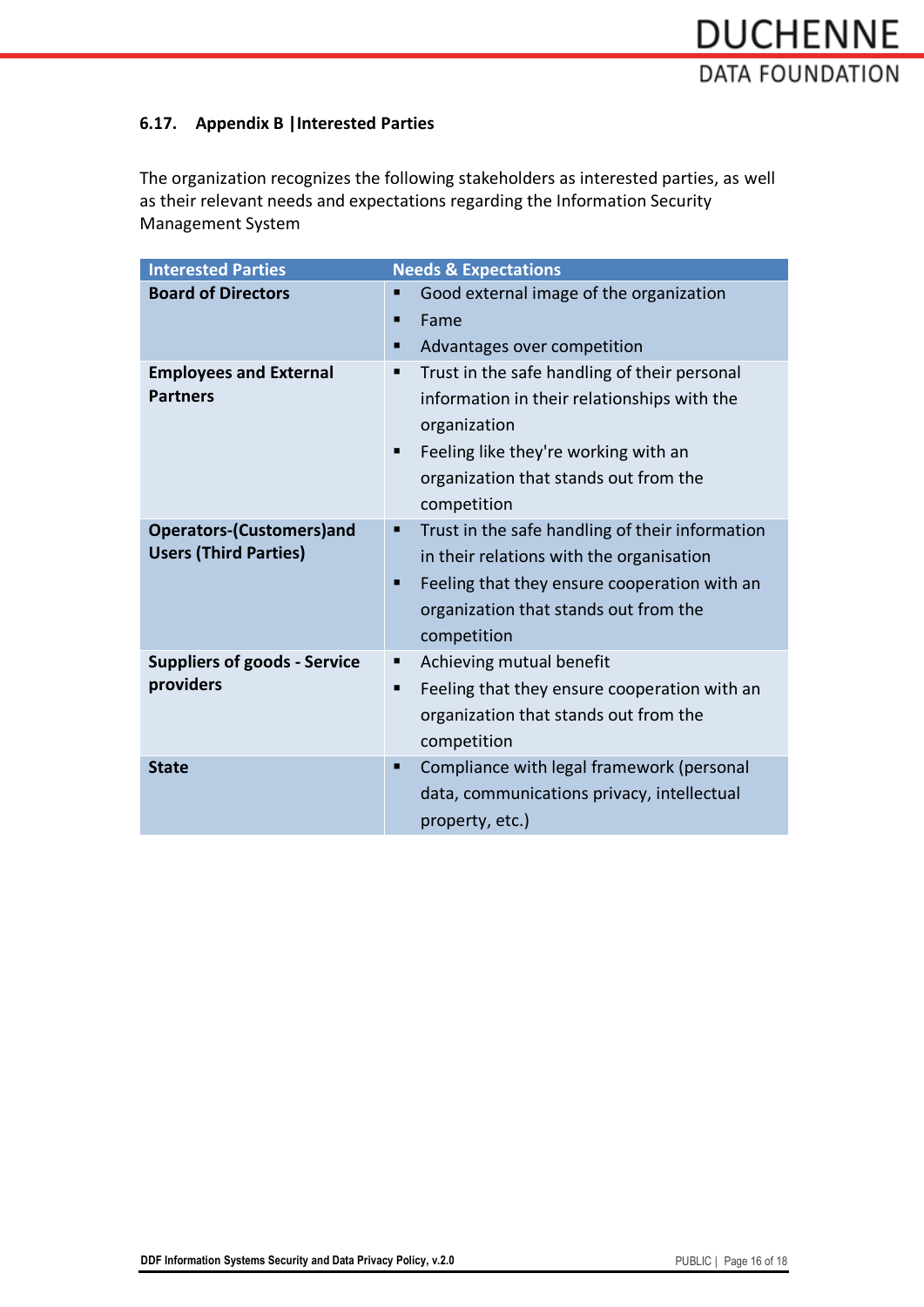# **DUCHENNE DATA FOUNDATION**

#### <span id="page-16-0"></span>**6.18. Appendix C | Information Security and Data Privacy Management System**

| <b>Information Security and Data Privacy Management System (ISDPMS)</b>                                                                                                                                                                                                                                                                                                                                                                                                                                                                                                                                                                                                                                                                                                                        |                                                                                                                                     |  |  |  |  |
|------------------------------------------------------------------------------------------------------------------------------------------------------------------------------------------------------------------------------------------------------------------------------------------------------------------------------------------------------------------------------------------------------------------------------------------------------------------------------------------------------------------------------------------------------------------------------------------------------------------------------------------------------------------------------------------------------------------------------------------------------------------------------------------------|-------------------------------------------------------------------------------------------------------------------------------------|--|--|--|--|
|                                                                                                                                                                                                                                                                                                                                                                                                                                                                                                                                                                                                                                                                                                                                                                                                |                                                                                                                                     |  |  |  |  |
| <b>Information Security Management</b><br><b>System (ISMS)</b>                                                                                                                                                                                                                                                                                                                                                                                                                                                                                                                                                                                                                                                                                                                                 | <b>Privacy &amp; GDPR Compliance</b><br><b>Management System</b>                                                                    |  |  |  |  |
| The ISMS includes policies and<br>additional components, such as control<br>points, procedures, forms and reports<br>governed by a set of key principles that<br>should be followed by all roles involved<br>in the use, management and<br>development of information systems of<br>DDF. Such control points help to ensure<br>the operation of the organization,<br>namely DDF to:<br>ensure the confidentiality, integrity<br>п<br>and availability of information,<br>give equal treatment to all users of<br>п<br>DDF for application, systems,<br>technology, data,<br>implement all the necessary<br>measures to ensure the<br>confidentiality and privacy of<br>sensitive information collected from<br>patients (or others) by DDF systems<br>and also users who process such<br>data. | The Privacy & GDPR Compliance<br>Management System objective is to<br>protect the subjects privacy also to<br>exercise their rights |  |  |  |  |
| consists of                                                                                                                                                                                                                                                                                                                                                                                                                                                                                                                                                                                                                                                                                                                                                                                    | consists of                                                                                                                         |  |  |  |  |
| Governance<br><b>Roles Definitions</b><br>Policies<br>Procedures<br>Forms<br>Records                                                                                                                                                                                                                                                                                                                                                                                                                                                                                                                                                                                                                                                                                                           | Roles<br><b>Privacy Policy</b><br><b>GDPR Compliance</b><br>п<br><b>DPIAs &amp; Measures</b><br>the ISMS (Supported by)<br>٠        |  |  |  |  |